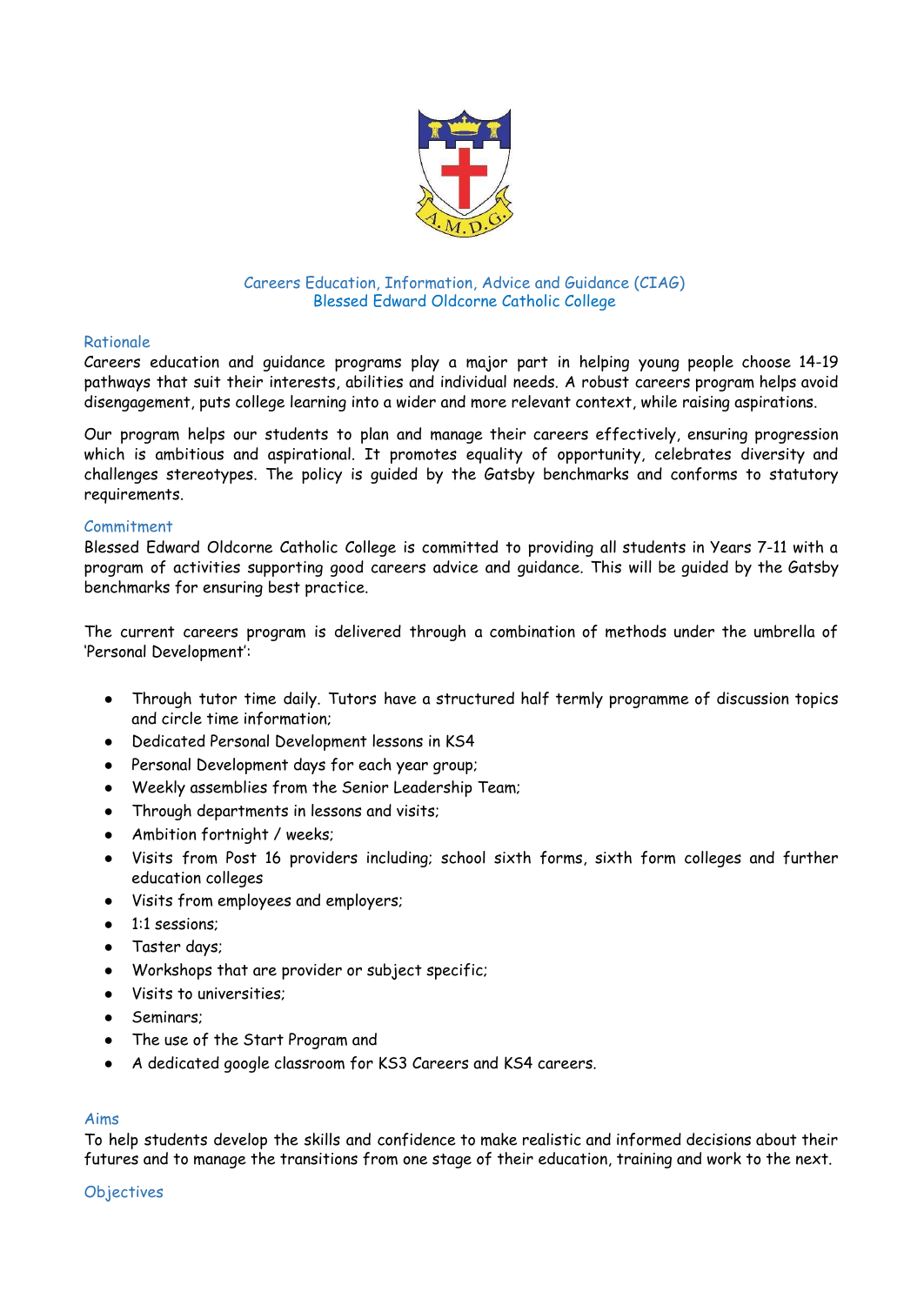- To ensure that students develop the skills and attitudes necessary for success in adult and working life;
- To make students aware of the range of opportunities which are realistically available to them in continued education and training at 14+, 16+ and 18+;
- To equip students with the necessary decision-making skills to manage those same transitions;
- To develop an awareness of the wide variety of education, training and careers opportunities both locally and nationally;
- To encourage students to make good use of the paper-based, virtual and staff resources available to them, in order that they can make informed and appropriate choices throughout their college journey;
- To foster links between the college, local businesses and further/higher education establishments;
- To ensure that wherever possible, all young people leave the college to enter employment, further education or training;
- To maintain a culture of high aspirations; and
- To promote equality of opportunity, celebrate diversity, challenge stereotypes and ensure all students who require any extra assistance and guidance to reach their potential, receive it.

### **Outcomes**

Students should be able to:

- Assess their achievements, qualities and skills;
- Present this information as appropriate;
- Use this information for personal development;
- Recognise and deal accordingly with influences on their attitudes, values and behaviour in relation to work; and
- Recognise the value and impact their activities at college can have on their future.

# Implementation

The college guarantees impartial and independent advice via:

- 1:1 sessions with a trained careers advisor;
- Access for all students and staff to The Start Program and other appropriate sources of guidance;
- Using social media and google classrooms to ensure all students are aware of all open days and events open to them;
- Promotion of independent websites and speakers;
- Workplace visits;
- University visits;
- Taster sessions;
- Access to a wide variety of external speakers offering advice on post 16 opportunities.

All staff have a part to play in the implementation of this policy through their role as tutors and as subject specialists.

### Measuring impact and success

Careers activities and events are reviewed and evaluated throughout the year by staff and students to monitor the impact the program has on students and other key beneficiaries of the program such as employers. The results of these evaluations are used to inform the future development of the careers programme. We also use destination data and questionnaires for current students to ensure our careers provision meets the demands of our students.